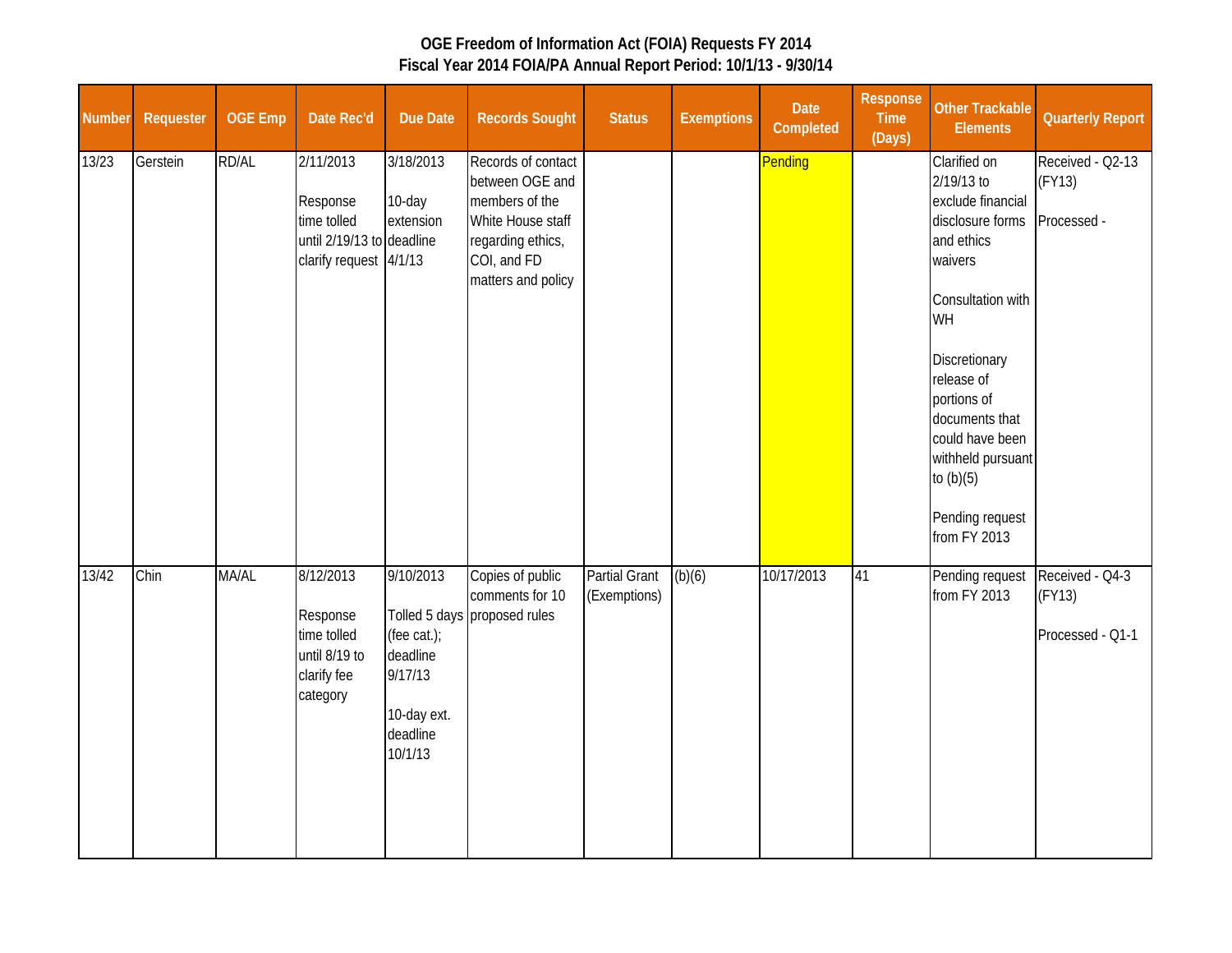| 13/45 | Cusack    | DC        | 9/25/13                                                                            | 10/24/2013                                           | FOIA log from Jan. Partial Grant<br>1, 2013 through the (Exemptions)<br>date this request<br>letter is answered |                                                                       | (b)(6) | 11/7/2013  | 29 Days | Pending request<br>from FY 2013<br>Frequently<br>Requested #1                                                       | Received - Q4-6<br>(FY13)<br>Processed - Q1-2 |
|-------|-----------|-----------|------------------------------------------------------------------------------------|------------------------------------------------------|-----------------------------------------------------------------------------------------------------------------|-----------------------------------------------------------------------|--------|------------|---------|---------------------------------------------------------------------------------------------------------------------|-----------------------------------------------|
| 13/46 | Ravnitzky | HM        | 9/30/2013<br>Response<br>time tolled<br>until 10/29 to<br>clarify request 10/30/13 | 10/29/2013<br>Tolled 1 day<br>(clarify);<br>deadline | Log of<br>Congressional<br>inquiries                                                                            | Partial Grant<br>(Exemptions)<br><b>Partial Grant</b><br>(No Records) | (b)(6) | 10/31/2013 | 21 Days | Clarified on<br>10/28/13 to limit<br>request to logs<br>from 1/1/10-<br>present.<br>Pending request<br>from FY 2013 | Received - Q4-7<br>(FY13)<br>Processed - Q1-3 |
| 13/47 | Ravnitzky | <b>MA</b> | 9/30/2013                                                                          | 10/29/2013                                           | 2007 Budget<br>Submission/Annual<br>Performance Plan                                                            | <b>Full Grant</b>                                                     | N/A    | 10/28/2013 | 19 Days | Pending request<br>from FY 2013                                                                                     | Received - Q4-7<br>(FY13)<br>Processed - Q1-4 |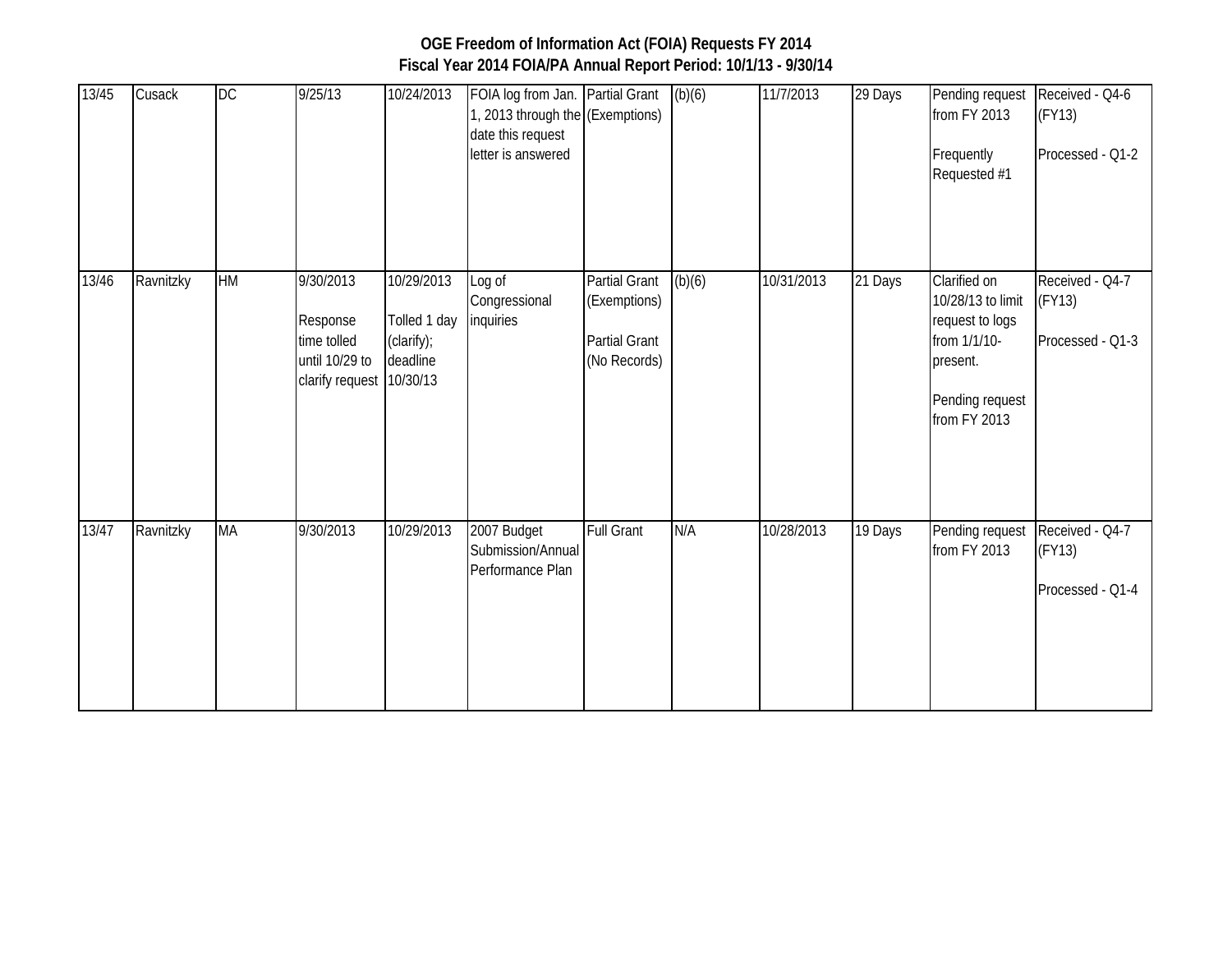| 14/01                  | Palazzolo       | DC        | 10/17/13   | 11/15/2013 | Requests by<br>executive agencies (Records<br>and personnel<br>seeking waiver of<br>the PGE<br>restrictions at 18<br>$USC 207(a)$ and $(c)$<br>since 2000                                                                                                                        | <b>Partial Grant</b><br>Referred)                                                    | N/A                 | 11/13/2013 | 18 Days | Partial Referral to Received - Q1-1<br><b>SEC</b>                                      | Processed - Q1-5                    |
|------------------------|-----------------|-----------|------------|------------|----------------------------------------------------------------------------------------------------------------------------------------------------------------------------------------------------------------------------------------------------------------------------------|--------------------------------------------------------------------------------------|---------------------|------------|---------|----------------------------------------------------------------------------------------|-------------------------------------|
| 14/02<br>PA<br>13/1/12 | (b)(6)          | <b>HM</b> | 10/17/13   | 11/15/2013 | Records provided<br>in $(b)(6)$ by<br>OGE to PBGC<br>regarding an<br>employee's<br>representation of<br>an outside entity;<br>and any referral<br>records noting that<br>the employee's<br>alleged COI<br>violation has been<br>referred to the AG,<br>including the Form<br>202 | <b>Partial Grant</b><br>(Exemptions)<br><b>Partial Grant</b><br>(Records<br>Refered) | $(b)(5)$ , $(b)(6)$ | 11/14/2013 | 20 Days | Consultation with Received - Q1-2<br><b>PBGC</b><br>Partial Referral to<br><b>PBGC</b> | Processed - Q1-6                    |
| 14/03                  | <b>Smathers</b> | <b>DC</b> | 10/21/2013 | 11/19/2013 | FOIA log for FY13                                                                                                                                                                                                                                                                | Partial Grant<br>(Exemptions)                                                        | (b)(6)              | 11/7/2013  | 13 Days | Frequently<br>Requested #2                                                             | Received - Q1-3<br>Processed - Q1-7 |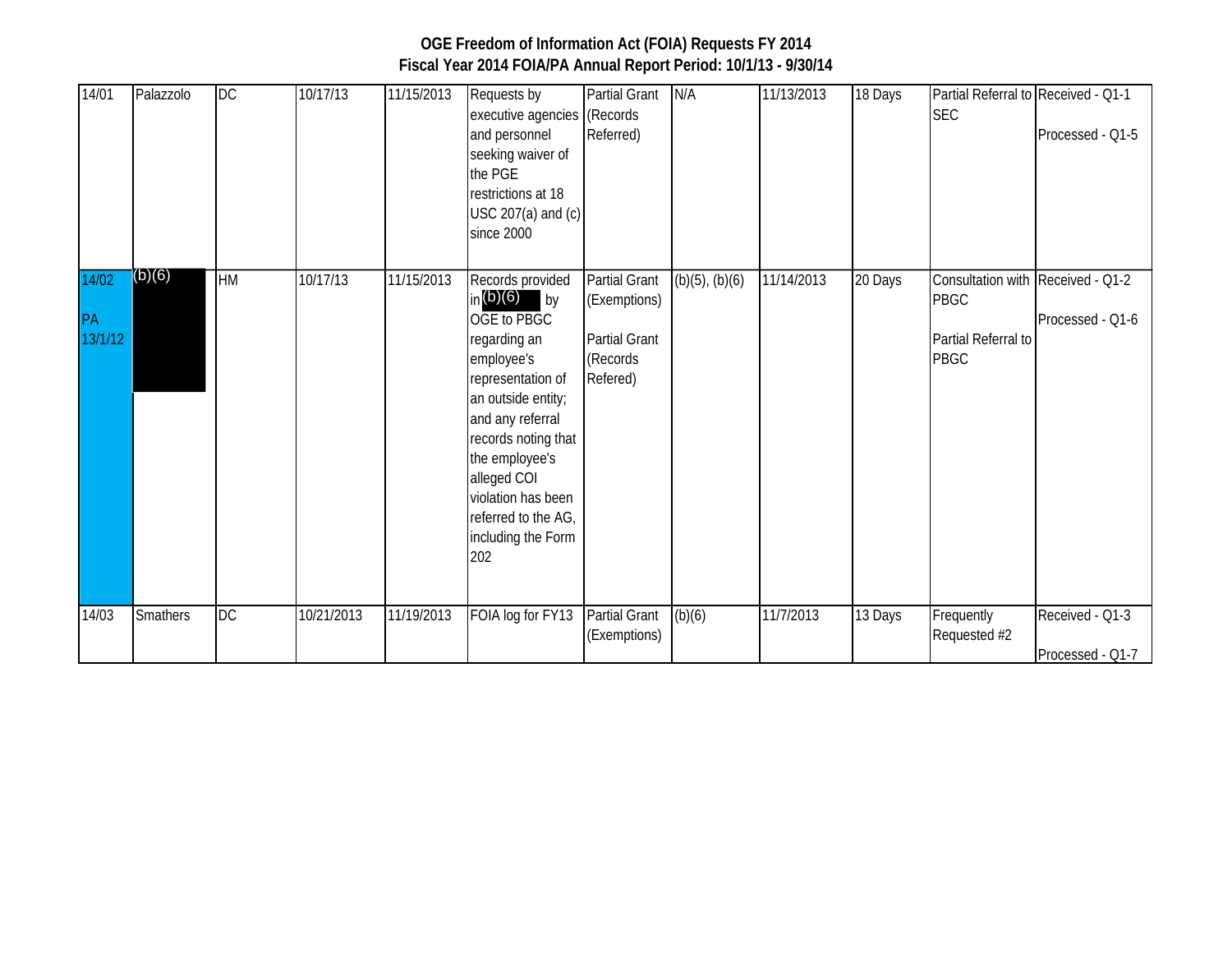#### 14/04 Afflitto MA 11/20/2013 12/19/2013 Records related to former Colonel John Milton Chivington; the Sand Creek Massacre of 1864; and the 3rd Colorado Territory Volunteer Regiment. Full Denial (No Records) N/A 11/22/2013 2 Days Received - Q1 - 4 Processed - Q1 - 8 14/05 O'Brien HM 12/2/2013 12/31/2013 Records related to the WikiLeaks website or organization from January 2006 to the present date Full Grant N/A 12/6/2013 4 Days Request for Expedited Processing - Granted (No Adj.) Received - Q1 - 5 Processed - Q1 - 9 14/06 Maas MA 12/9/2013 1/8/2014 All replies and releases under FOIA to Leadership Directories Inc.; and the names and email addresses of all senior executive service officials (OMB Plum Book positions). Full Denial (No Records) N/A 1/8/2014 20 Days Received - Q1 - 6 Processed - Q2 - 1 14/07 Hamed DC 12/30/2013 Imperfect Request **Position** (employee), finance regulations, Reasonably or what is required. Full Denial – Records not Described N/A 2/14/2014 N/A Request for clarification sent 1/15/14; close request on 2/14/14 if no response Received - Q1 - 7 Processed - Q2 - 3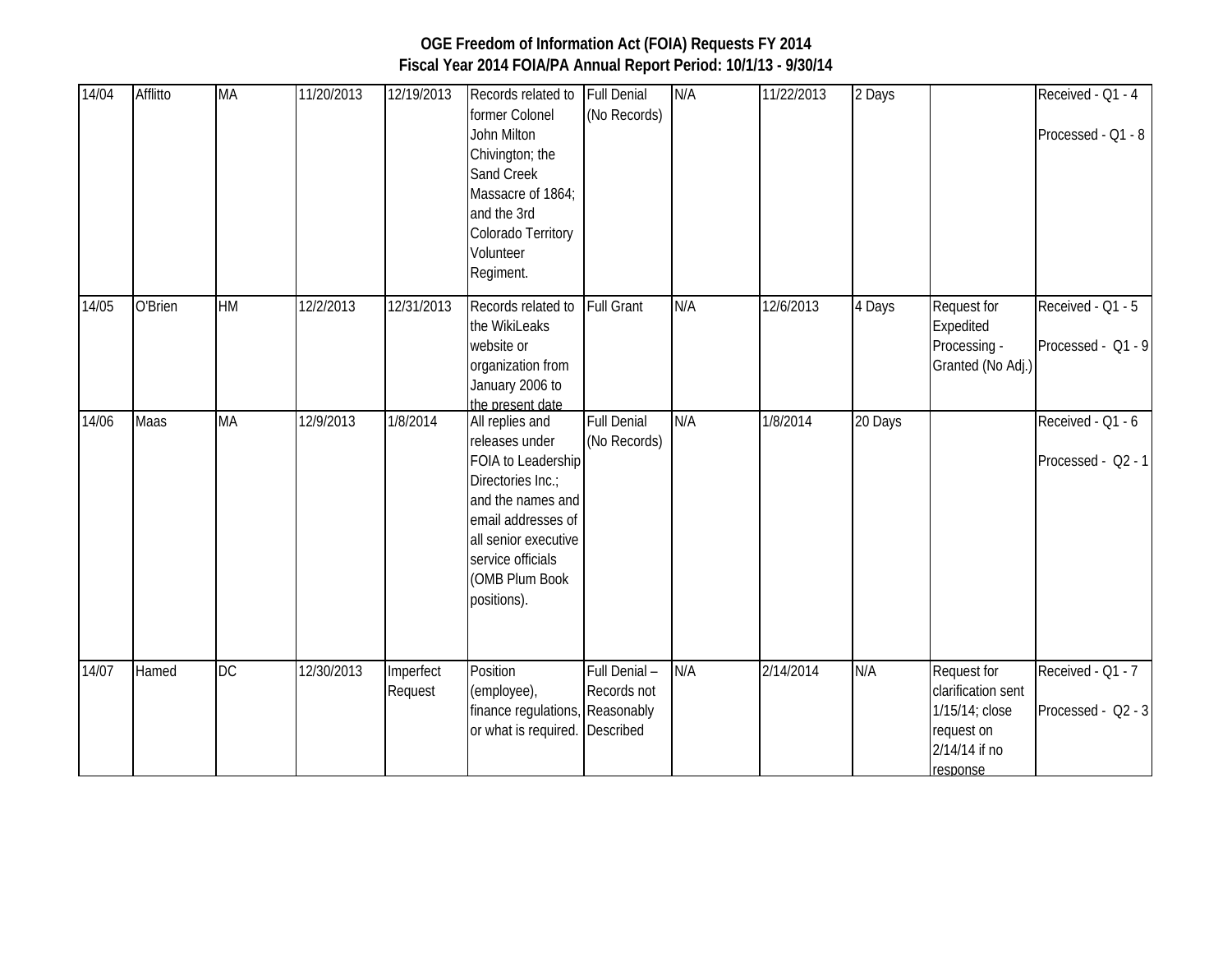| 14/08        | Ravnitzky | HM        | 1/9/2014  | 2/7/2014  | A copy of any                        | <b>Full Denial</b>    | N/A                 | 2/4/2014   | 20 Days | Clarified on        | Received - Q2 - 1  |
|--------------|-----------|-----------|-----------|-----------|--------------------------------------|-----------------------|---------------------|------------|---------|---------------------|--------------------|
|              |           |           |           |           | correspondence to                    | (Records              |                     |            |         | 1/22/14 to further  |                    |
|              |           |           |           |           | or from the CIA                      | Referred)             |                     |            |         | define              | Processed - Q2 - 2 |
|              |           |           |           |           | retrieved from an                    |                       |                     |            |         | correspondence      |                    |
|              |           |           |           |           | electronic search of                 |                       |                     |            |         | as letters only,    |                    |
|              |           |           |           |           | the OGE CTS.                         |                       |                     |            |         | not emails          |                    |
|              |           |           |           |           | Requester later                      |                       |                     |            |         |                     |                    |
|              |           |           |           |           | clarified that                       |                       |                     |            |         | Referral to CIA     |                    |
|              |           |           |           |           | "correspondence"                     |                       |                     |            |         | (referred all 3     |                    |
|              |           |           |           |           | meant letters, not                   |                       |                     |            |         | responsive          |                    |
|              |           |           |           |           | emails.                              |                       |                     |            |         | documents)          |                    |
|              |           |           |           |           |                                      |                       |                     |            |         |                     |                    |
| 14/09        | (b)(6)    | <b>MA</b> | 1/9/2014  | 2/7/2014  | A copy of any                        | Partial               | $(b)(5)$ , $(b)(6)$ | 2/7/2014   | 20 Days | Partial referral to | Received - Q2 - 2  |
|              |           |           |           |           | emails in the OGE                    | Release               |                     |            |         | <b>HHS</b>          |                    |
| PA<br>14/2/1 |           |           |           |           | FOIA Office that<br>contain the word | (Exemptions)          |                     |            |         |                     | Processed - Q2 - 4 |
|              |           |           |           |           | (b)(6)                               | Partial               |                     |            |         |                     |                    |
|              |           |           |           |           |                                      | Release               |                     |            |         |                     |                    |
|              |           |           |           |           |                                      |                       |                     |            |         |                     |                    |
|              |           |           |           |           |                                      | (Records<br>Referred) |                     |            |         |                     |                    |
| 14/10        | Afflitto  | <b>DC</b> | 1/9/2014  | 2/7/2014  | Appeal of OGE                        | No Records            | N/A                 | 2/3/2014   | 16 Days | Appeal -            | Received - Q2 - 3  |
|              |           |           |           |           | FOIA 14/04 for lack                  |                       |                     |            |         | Affirmed.           |                    |
|              |           |           |           |           | of thoroughness                      |                       |                     |            |         |                     | Processed - Q2 - 5 |
|              |           |           |           |           | and concern                          |                       |                     |            |         |                     |                    |
| 14/11        | (b)(6)    | <b>HM</b> | 1/22/2014 | 2/20/2014 | A copy of any                        | <b>Full Release</b>   | N/A                 | 2/19/20174 | 18 Days |                     | Received - Q2 - 4  |
|              |           |           |           |           | emails in the OGE                    |                       |                     |            |         |                     |                    |
|              |           |           |           |           | FOIA Office that                     |                       |                     |            |         |                     | Processed - Q2 - 6 |
| PA<br>14/3/2 |           |           |           |           | contain the word                     |                       |                     |            |         |                     |                    |
|              |           |           |           |           | (b)(6)                               |                       |                     |            |         |                     |                    |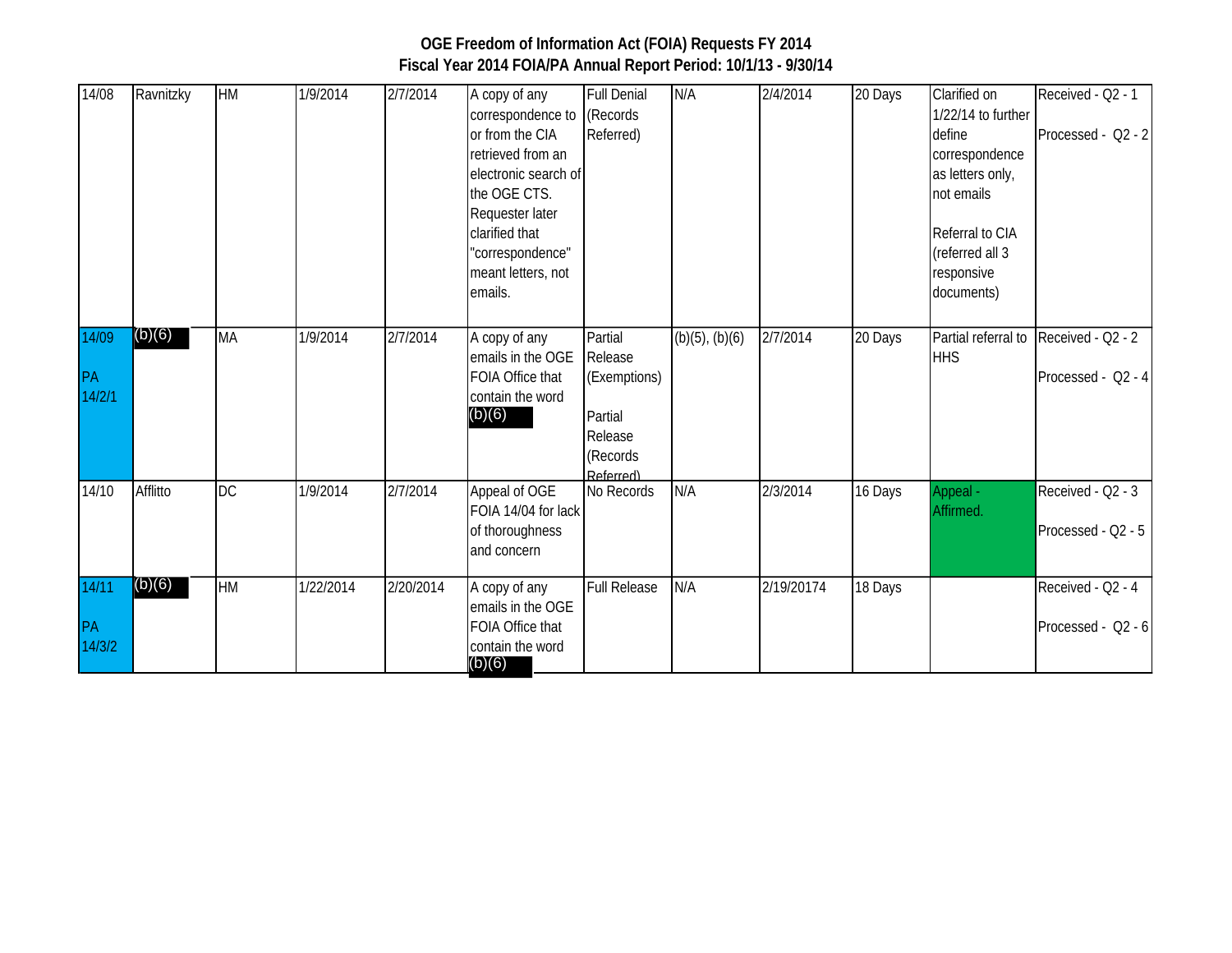#### 14/12 Maas MA 1/22/2014 2/20/2014 Correspondence between OGE and Leadership Directories. No Records N/A 2/10/2014 13 Days Requester sent following clarification on 2/3/14: "any single responsive agency record after January 1, 2014, for "Leadership Directories" should be deemed to satisfy the request, whether fax, email or other Received - Q2 - 5 Processed - Q2 - 7

|       |        |    |          |                      | Directories.                                                                                                                                                                                                                                  |                             |        |           |        | 2/3/14: "any<br>single responsive<br>agency record<br>after January 1,<br>2014, for<br>"Leadership<br>Directories"<br>should be<br>deemed to satisfy<br>the request,<br>whether fax,<br>email or other<br>record see the<br>attached<br>responsive<br>records<br>exemplars (3<br>files) FYI."<br>Fee Waiver<br>Granted<br>- (No Adj.) |                                         |
|-------|--------|----|----------|----------------------|-----------------------------------------------------------------------------------------------------------------------------------------------------------------------------------------------------------------------------------------------|-----------------------------|--------|-----------|--------|---------------------------------------------------------------------------------------------------------------------------------------------------------------------------------------------------------------------------------------------------------------------------------------------------------------------------------------|-----------------------------------------|
|       |        |    |          |                      |                                                                                                                                                                                                                                               |                             |        |           |        |                                                                                                                                                                                                                                                                                                                                       |                                         |
| 14/13 | Payton | DC | 2/6/2014 | 3/7/2014<br>Snow day | Copies of all<br>personal financial<br>Tolled 1 day - disclosure reports<br>(and any<br>amendments) of<br><b>Edward Walter</b><br>Gillespie (a/k/a Ed<br>Gillespie) whom<br>served as a<br>Counselor to the<br>President from<br>2007 to 2010 | Full Denial -<br>Exemptions | (b)(3) | 2/27/2014 | 13 Day |                                                                                                                                                                                                                                                                                                                                       | Received - Q2 - 6<br>Processed - Q2 - 8 |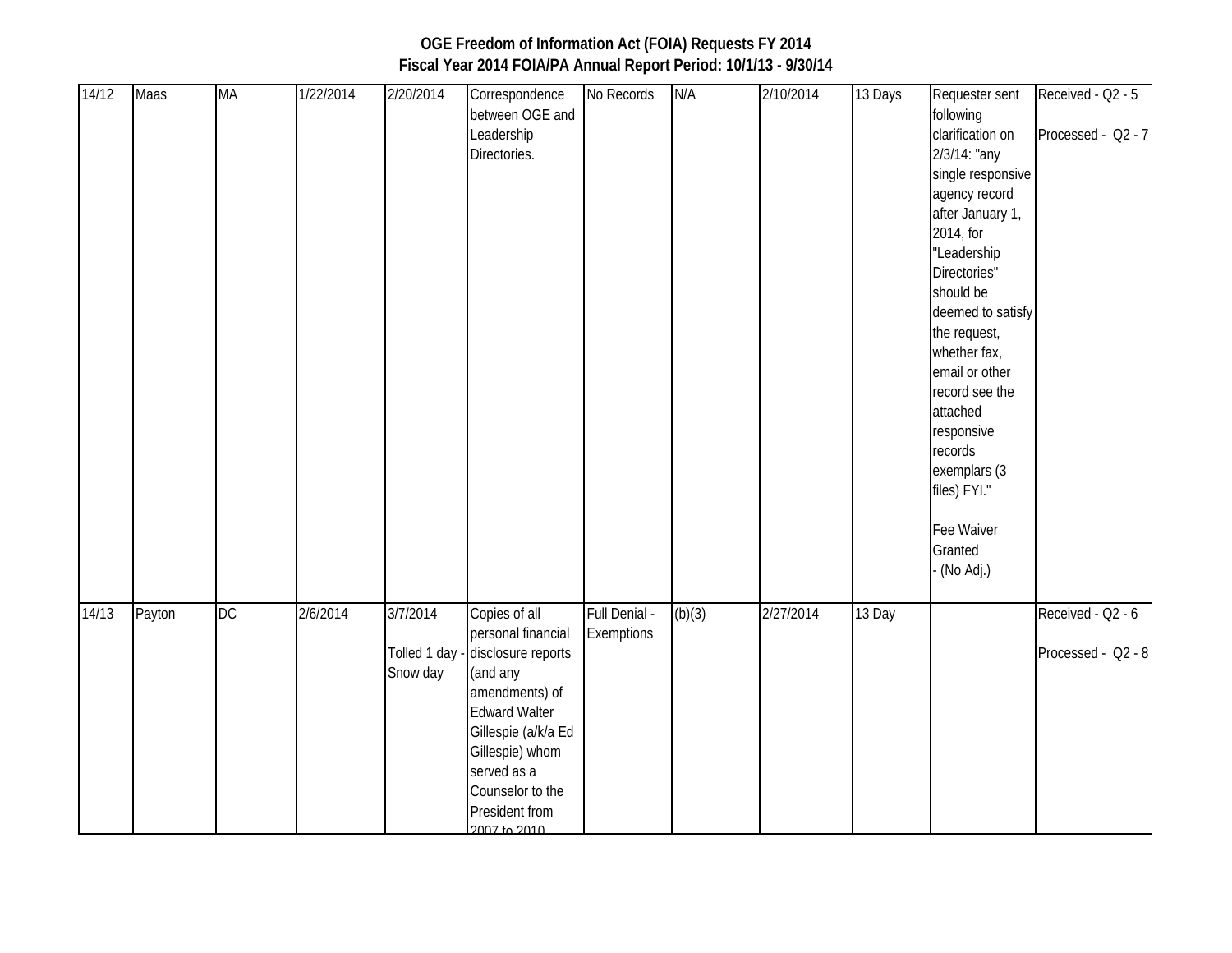| 14/14 | Greenwalde | HM        | 2/24/2014 | 3/24/2014<br>(sent an<br>email asking<br>for<br>clarification<br>2/25/14 | A copy of the FOIA Partial<br>Case Log for 2013. Release -                                                                                                                           | Exemptions                  | (b)(6) | 3/21/2014 | 1 Day   | Frequently<br>Requested #3                | Received - Q2 - 7<br>Processed - Q2 - 9 |
|-------|------------|-----------|-----------|--------------------------------------------------------------------------|--------------------------------------------------------------------------------------------------------------------------------------------------------------------------------------|-----------------------------|--------|-----------|---------|-------------------------------------------|-----------------------------------------|
| 14/15 | Mandel     | <b>HM</b> | 5/27/2014 | 6/24/2014                                                                | All financial<br>disclosure<br>statements filed by<br>former US<br>Ambassador to<br>Germany from<br>2009-2013                                                                        | Full Denial -<br>Exemptions | (b)(3) | 6/10/2014 | 10 Days |                                           | Received - Q3 - 1<br>Processed - Q3 - 1 |
| 14/16 | Cusack     | MA        | 6/10/2014 | 7/9/2014                                                                 | Copies of all<br>questions<br>submitted and<br>answers regarding<br>Questions for the<br>Record produced<br>between Jan. 1,<br>2014 and the date<br>this request is<br>complied with | Full Denial -<br>No Records | N/A    | 6/16/2014 | 4 Days  | Fee Waiver<br>Granted<br>(Adj. / No Adj.) | Received - Q3 - 2<br>Processed - Q3 - 2 |
| 14/17 | Smathers   | <b>JM</b> | 6/17/2014 | 7/16/2014                                                                | All communication<br>with Lois Lerner<br>and any<br>representative of<br>your agency<br>including emails<br>and other forms of<br>communication<br>from Jan. 1, 2009 -<br>lan 1 2012 | Full Denial -<br>No Records | N/A    | 7/11/2014 | 17 Days | Fee Waiver<br>Granted<br>(Adj. / No Adj.) | Received - Q3 - 3<br>Processed - Q4 - 1 |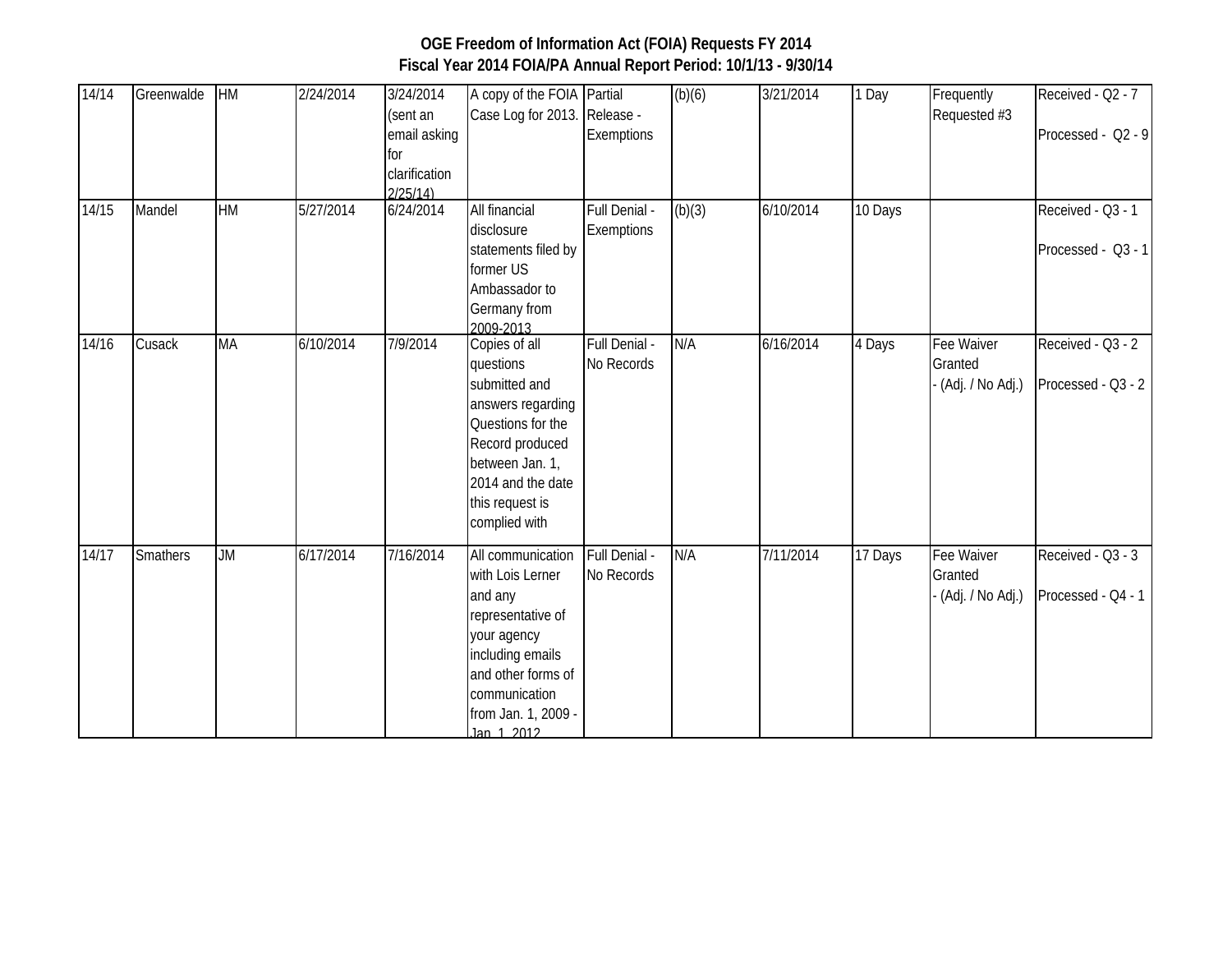| 14/18 | Ravnitzky | MA        | 6/23/2014 | 7/22/2014 | Copies of all<br>questions<br>submitted and<br>answers regarding<br>Questions for the<br>Record produced<br>between Jan. 1,<br>2009 and Jan. 1,<br>2012. | Full Denial -<br>No Records           | N/A    | 6/25/2014 | 2 Days  |                                                                      | Received - Q3 - 4<br>Processed - Q3 - 3 |
|-------|-----------|-----------|-----------|-----------|----------------------------------------------------------------------------------------------------------------------------------------------------------|---------------------------------------|--------|-----------|---------|----------------------------------------------------------------------|-----------------------------------------|
| 14/19 | Ravnitzky | EH        | 6/23/2014 | 7/22/2014 | Copy of the OGE<br>Style Guide                                                                                                                           | Partial Grant:<br>Records<br>Referred | N/A    | 7/2/2014  | 7 Days  |                                                                      | Received - Q3 - 5<br>Processed - Q4 - 2 |
| 14/20 | Ravnitzky | <b>JM</b> | 6/23/2014 | 7/22/2014 | A copy of any<br>emails to or from<br>former OGE<br><b>General Counsel</b><br>Don Fox that<br>contain<br>NAPAWASH,<br>NAPA, TREAS,<br>PRC, or FOIA       | Partial Grant:<br>Redactions          | (b)(5) | 7/22/2014 | 20 Days | Supplemental<br>response sent<br>with consultative<br>materials from | Received - Q3 - 6<br>Processed - Q4 - 3 |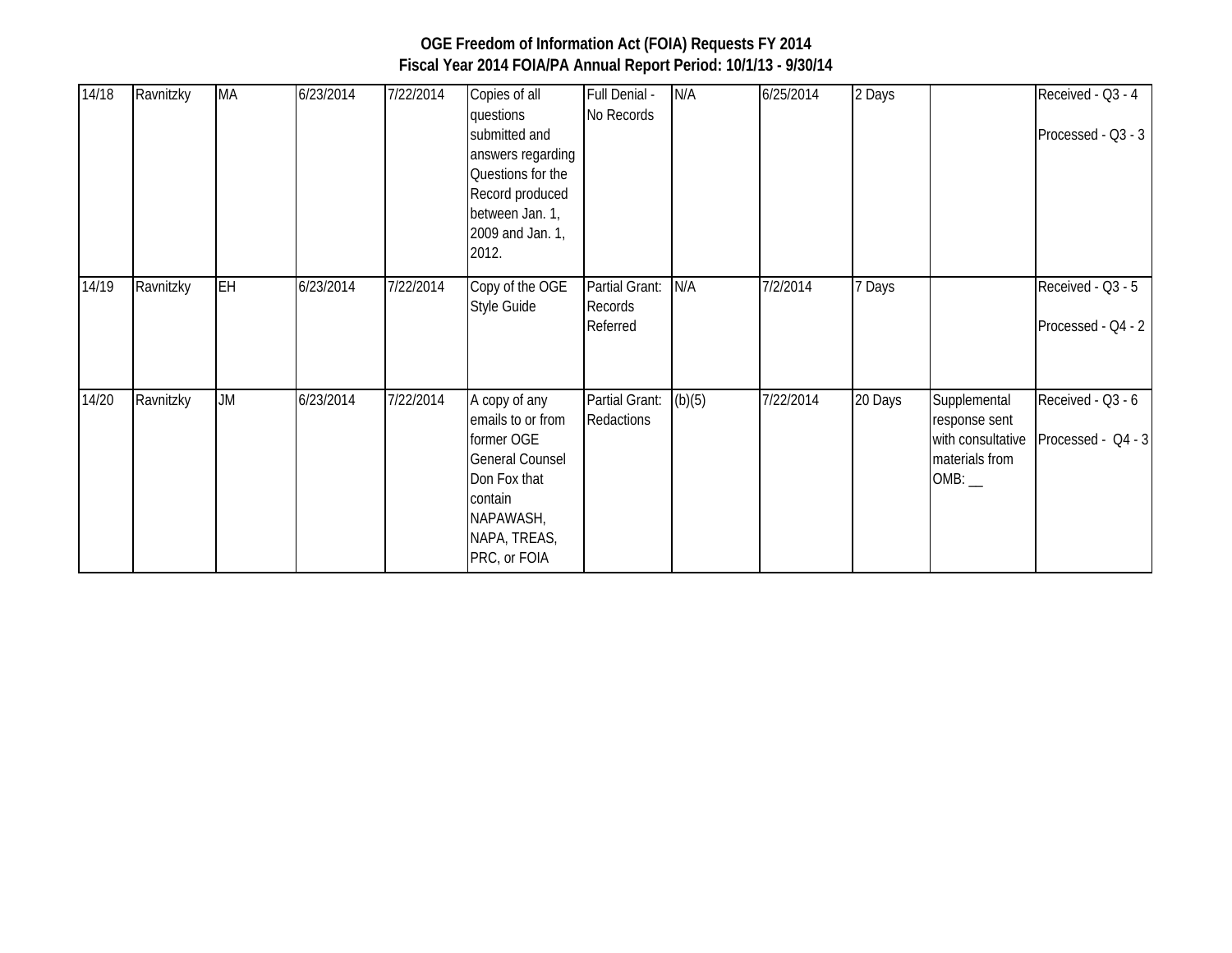| 14/21   | Leopold   | HM        | 7/28/2014 | 8/25/2014 | Records that<br>mention or are part records<br>of an investigation referred<br>into any current or<br>former NSA<br>employee or<br>contractor; and<br>records that<br>mention the<br>misappropriation of website,<br>NSA documents. | Partial Grant:<br>(provided<br>publicly<br>available<br>program<br>review reports<br>with link to<br>referred<br>remaining<br>documents) | N/A    | 8/14/2014 | 17 Days |            | Received - Q4 - 1<br>Processed - Q4 - 4                   |
|---------|-----------|-----------|-----------|-----------|-------------------------------------------------------------------------------------------------------------------------------------------------------------------------------------------------------------------------------------|------------------------------------------------------------------------------------------------------------------------------------------|--------|-----------|---------|------------|-----------------------------------------------------------|
| $14/22$ | Crowell   | <b>MA</b> | 8/6/2014  | 9/3/2014  | A copy of all task<br>order, and any<br>modifications,<br>between your<br>agency and Concur<br>Technologies, Inc<br><b>Master Contract</b><br>No. GS-33F-Y0026<br>. This task order                                                 | No Records                                                                                                                               | N/A    | 8/26/2014 | 14 Days | <b>BFS</b> | Consultation with Received - Q4 - 2<br>Processed - Q4 - 5 |
| 14/23   | Ravnitzky | EH        | 8/18/2014 | 9/16/2014 | Copy of the OGE<br><b>Budget</b><br>Submission/Annual<br>Performance<br>Plan/Explanatory<br>Notes for the fiscal<br>years 2003, 2004,<br>2005, and 2006.                                                                            | Partial<br>Release                                                                                                                       | (b)(5) | 9/12/2014 | 18 days |            | Received - Q4 - 3<br>Processed - Q4 - 6                   |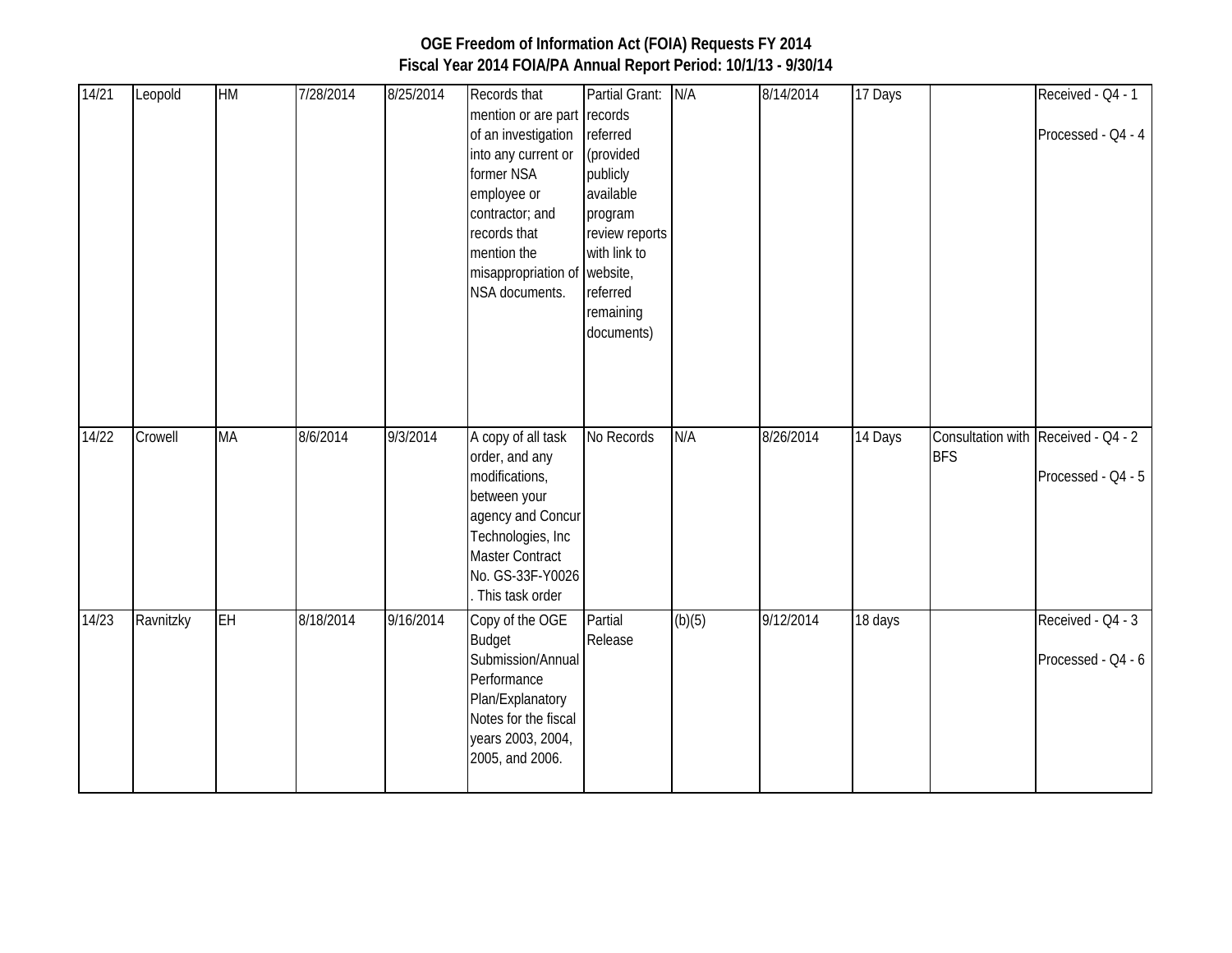| 14/24 | Ravnitzky | <b>ML</b> | 8/18/2014 | 9/16/2014 | Copy of the OGE<br>Communications<br>Plan. By<br>Communications<br>Plan, I mean a<br>press/external<br>relations plan                                                                                                                                                     | <b>Partial Grant</b><br>(Exemption) | (b)(6) | 8/21/2014 | $\overline{3}$ | Received - Q4 - 4<br>Processed - Q4 - 7 |
|-------|-----------|-----------|-----------|-----------|---------------------------------------------------------------------------------------------------------------------------------------------------------------------------------------------------------------------------------------------------------------------------|-------------------------------------|--------|-----------|----------------|-----------------------------------------|
| 14/25 | Ravnitzky | HM        | 8/20/2014 | 9/18/2014 | Request for the<br>unresponsive<br>portions redacted<br>in OGE FOIA FY<br>$13-15.$                                                                                                                                                                                        | <b>Full Release</b>                 | N/A    | 8/27/2014 | $\overline{7}$ | Received - Q4 - 5<br>Processed - Q4 - 8 |
| 14/26 | Payton    | <b>MA</b> | 8/21/2014 | 9/19/2014 | Copies of incoming-Partial<br>and-outgoing<br>correspondence<br>between the<br>Director of the<br>OGE, the Chief of<br>Staff & Program<br>Counsel, the Chief<br>of the Legal,<br><b>External Affairs &amp;</b><br>Performance<br>Branch, and certain<br>public officials. | Release<br>(Exemption)              | (b)(5) | 9/18/2014 | 19             | Received - Q4 - 6<br>Processed - Q4 - 9 |